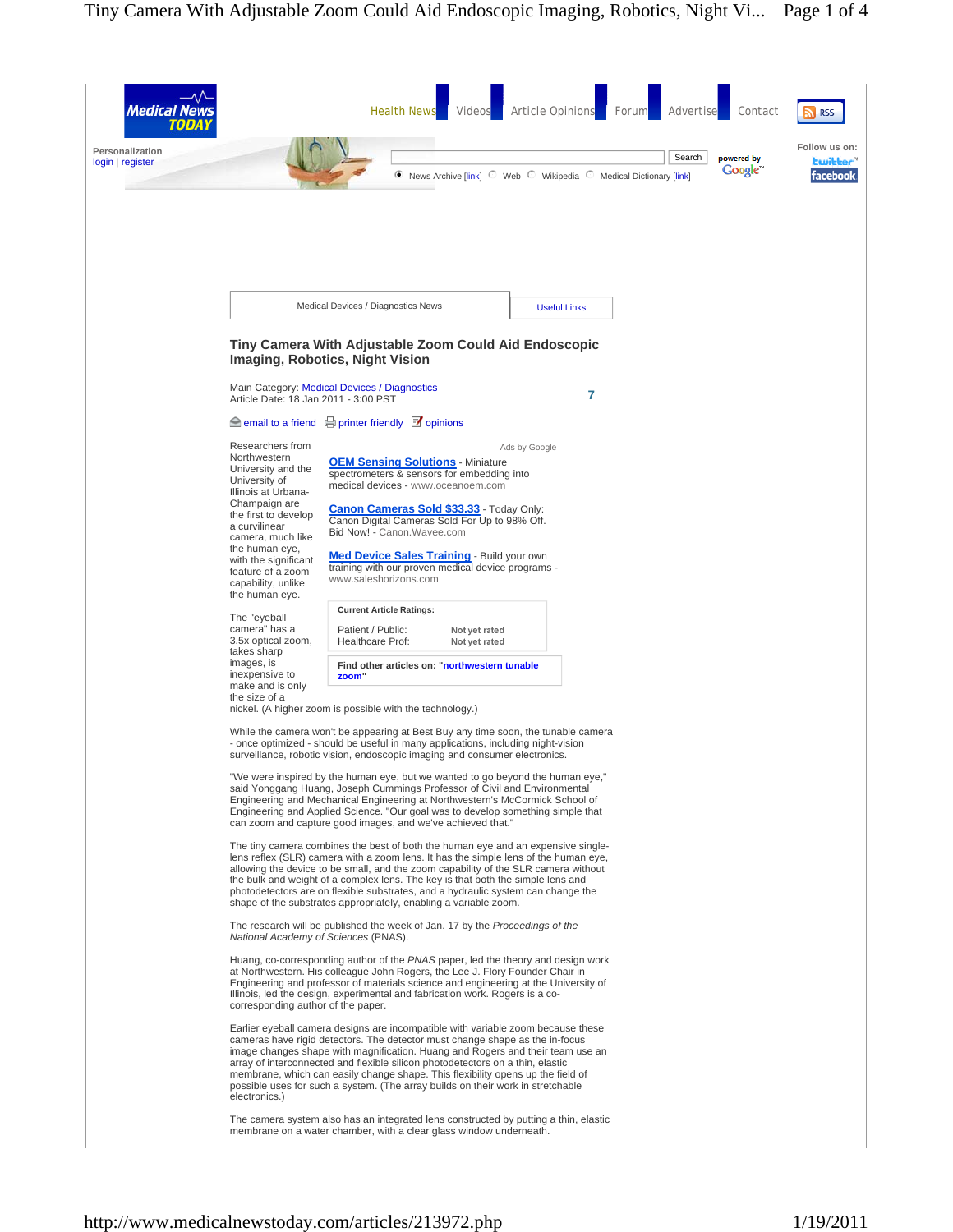| Initially both detector and lens are flat. Beneath both the membranes of the detector<br>and the simple lens are chambers filled with water. By extracting water from the<br>detector's chamber, the detector surface becomes a concave hemisphere. (Injecting<br>water back returns the detector to a flat surface.) Injecting water into the chamber of<br>the lens makes the thin membrane become a convex hemisphere.         |                          |                         |                                                                      |
|-----------------------------------------------------------------------------------------------------------------------------------------------------------------------------------------------------------------------------------------------------------------------------------------------------------------------------------------------------------------------------------------------------------------------------------|--------------------------|-------------------------|----------------------------------------------------------------------|
| To achieve an in-focus and magnified image, the researchers actuate the hydraulics<br>to change the curvatures of the lens and detector in a coordinated manner. The<br>shape of the detector must match the varying curvature of the image surface to<br>accommodate continuously adjustable zoom, and this is easily done with this new<br>hemispherical eye camera.                                                            |                          |                         |                                                                      |
| The paper is titled "Dynamically tunable hemispherical electronic eye camera system<br>with adjustable zoom capability." In addition to Huang and Rogers, other authors of<br>the paper are Chaofeng Lu and Ming Li, from Northwestern; Inhwa Jung, Jianliang<br>Xiao, Viktor Malyarchuk and Jongseung Yoon, from the University of Illinois; and<br>Zhuangjian Liu, from the Institute of High Performance Computing, Singapore. |                          |                         |                                                                      |
| Source:<br>Megan Fellman<br>Northwestern University                                                                                                                                                                                                                                                                                                                                                                               |                          |                         |                                                                      |
| Please rate this article:<br>(Hover over the stars<br>then click to rate)                                                                                                                                                                                                                                                                                                                                                         | <b>Patient / Public:</b> | or Health Professional: |                                                                      |
|                                                                                                                                                                                                                                                                                                                                                                                                                                   |                          |                         | Ads by Google                                                        |
| Stryker HD Endoscope - The NEW 1288 HD 3 Chip Camera 1920x1080 with 9<br>specialty settings - www.Stryker.com                                                                                                                                                                                                                                                                                                                     |                          |                         |                                                                      |
| <b>Contact Lenses - 70% Off</b> - We offer a wide selection of lenses at 70% off.<br>Shop Lens.com Now. - www.Lens.com                                                                                                                                                                                                                                                                                                            |                          |                         |                                                                      |
| <b>Northwestern University</b> - Earn a medical informatics degree online. Apply to<br>the MMI program. - medinformatics.northwestern.edu                                                                                                                                                                                                                                                                                         |                          |                         |                                                                      |
| Like                                                                                                                                                                                                                                                                                                                                                                                                                              | $\overline{7}$           | <b>B</b> SHARE          | -82 F                                                                |
| <b>B</b> Follow us on Twitter                                                                                                                                                                                                                                                                                                                                                                                                     |                          |                         | Note: Any medical information                                        |
| <b>Nedical Devices / Diagnostics headlines</b><br>$\triangle$ email to a friend                                                                                                                                                                                                                                                                                                                                                   |                          |                         | published on this website is not<br>intended as a substitute for     |
| printer friendly version                                                                                                                                                                                                                                                                                                                                                                                                          |                          |                         | informed medical advice and you<br>should not take any action before |
| $\equiv$ weekly newsletter                                                                                                                                                                                                                                                                                                                                                                                                        |                          |                         | consulting with a health care<br>professional. For more information, |
| <b>X</b> personalize your news                                                                                                                                                                                                                                                                                                                                                                                                    |                          | conditions.             | please read our terms and                                            |
| $\uparrow$ back to top                                                                                                                                                                                                                                                                                                                                                                                                            |                          |                         |                                                                      |
|                                                                                                                                                                                                                                                                                                                                                                                                                                   |                          |                         |                                                                      |
| <b>Add Your Opinion</b>                                                                                                                                                                                                                                                                                                                                                                                                           |                          |                         |                                                                      |
| All opinions are moderated before being added.                                                                                                                                                                                                                                                                                                                                                                                    |                          |                         |                                                                      |
| Please note that we publish your name, but we do not publish your email<br>address. It is only used to let you know when your message is published. We do not<br>use it for any other purpose. Please see our privacy policy for more information.                                                                                                                                                                                |                          |                         |                                                                      |
| If you write about specific medications or operations, please <b>do not</b> name health<br>care professionals by name.                                                                                                                                                                                                                                                                                                            |                          |                         |                                                                      |
| Your Name:*                                                                                                                                                                                                                                                                                                                                                                                                                       |                          |                         |                                                                      |
| E-mail Address:*                                                                                                                                                                                                                                                                                                                                                                                                                  |                          |                         |                                                                      |
|                                                                                                                                                                                                                                                                                                                                                                                                                                   |                          |                         |                                                                      |
| Title For Opinion:*                                                                                                                                                                                                                                                                                                                                                                                                               |                          |                         |                                                                      |
|                                                                                                                                                                                                                                                                                                                                                                                                                                   |                          |                         |                                                                      |
| Opinion:*                                                                                                                                                                                                                                                                                                                                                                                                                         |                          |                         |                                                                      |
|                                                                                                                                                                                                                                                                                                                                                                                                                                   |                          |                         |                                                                      |
|                                                                                                                                                                                                                                                                                                                                                                                                                                   |                          |                         |                                                                      |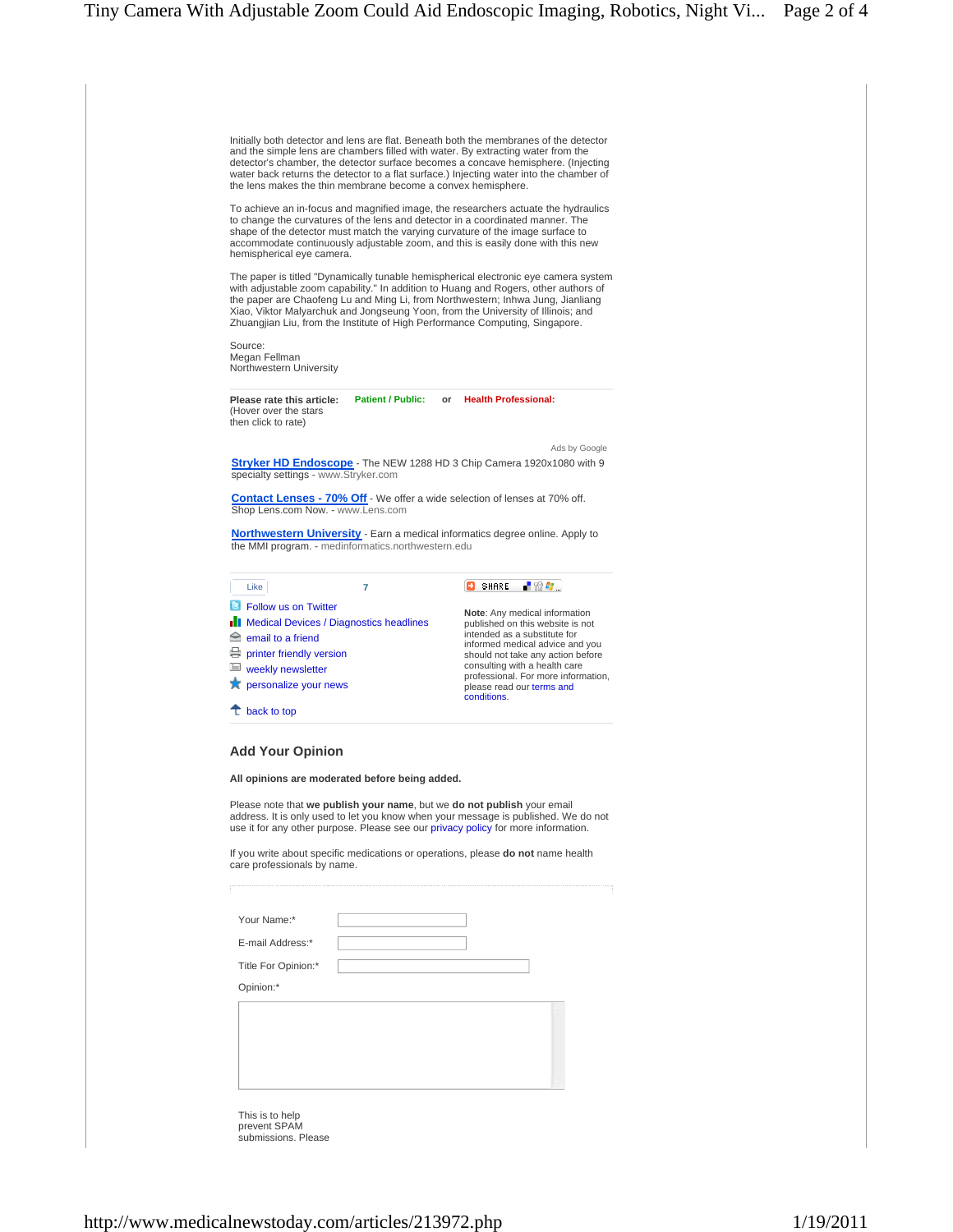